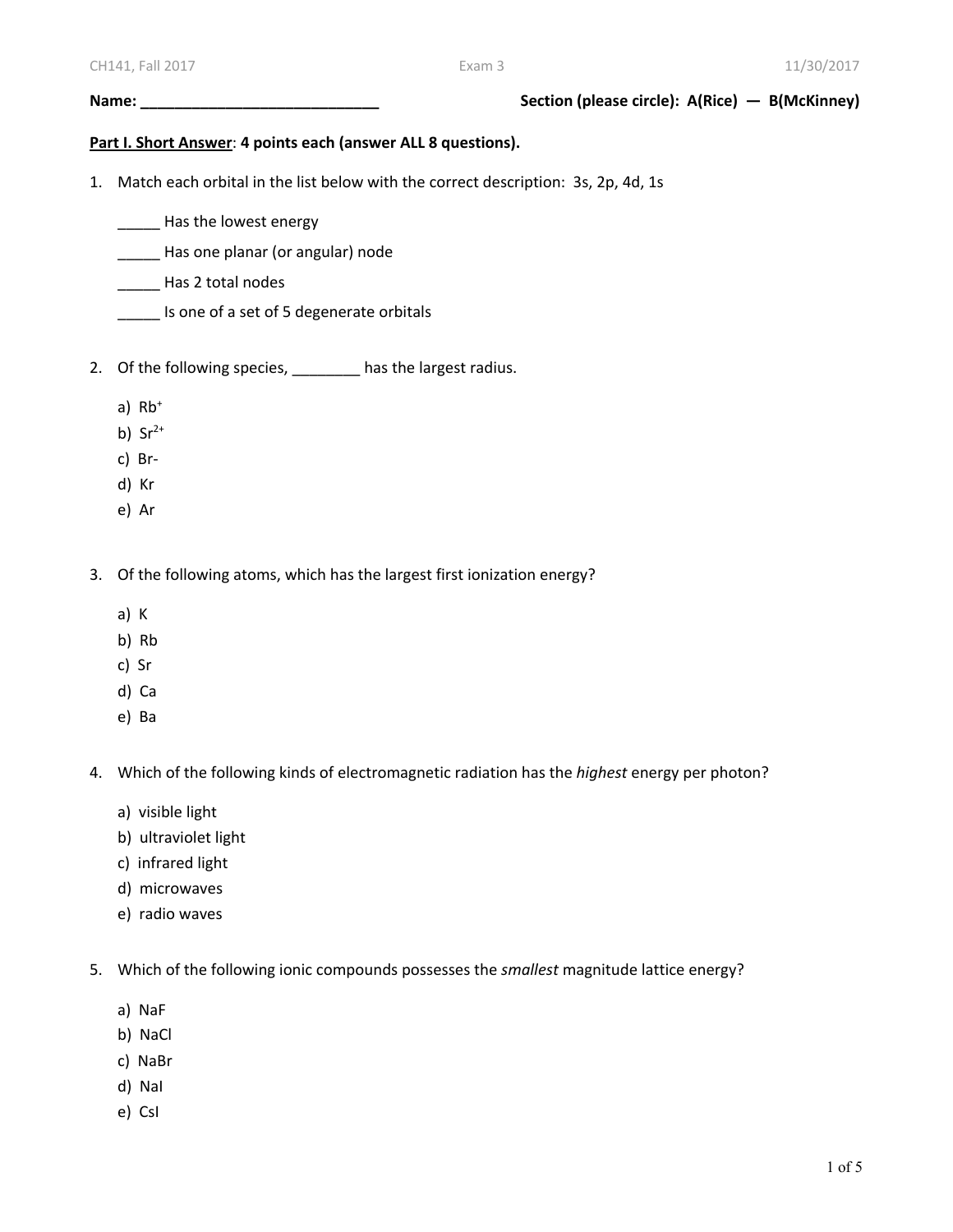- 6. Which of the following sets of quantum numbers (n, *l*, *ml*, *ms)* describes the highest energy electron of potassium in its ground state?
	- a) 4, 0, 0, +½
	- b)  $3, 0, 0, +\frac{1}{2}$
	- c) 3, 2, -2, -½
	- d) 4, 3, +3, +½
	- e) 4, 2, -2, -½
- 7. Which of the following bonds is *most* ionic?
	- a) H-Cl
	- b) F-Cl
	- c) O-Cl
	- d) Cs-Cl
	- e) Li-Cl
- 8. Write the electron configuration of the following species:
	- Cr: \_\_\_\_\_\_\_\_\_\_\_\_\_\_\_\_\_\_\_\_\_\_\_\_\_\_\_\_
	- Zr3+: \_\_\_\_\_\_\_\_\_\_\_\_\_\_\_\_\_\_\_\_\_\_\_\_\_\_\_

## **Part II. Problems: answer ALL questions; you must show your work for partial credit**

- 9. For the molecular anion  $|Cl_4^-$
- , **(14 pts)**
	- a) Draw a plausible Lewis dot structure

b) Identify the electron domain geometry: \_\_\_\_\_\_\_\_\_\_\_\_\_\_\_\_\_\_\_\_

c) Identify the molecular geometry: \_\_\_\_\_\_\_\_\_\_\_\_\_\_\_\_\_\_\_\_

d) Identify the hybridization about the central atom: \_\_\_\_\_\_\_\_\_\_\_\_\_\_\_\_\_\_\_\_\_\_\_\_\_\_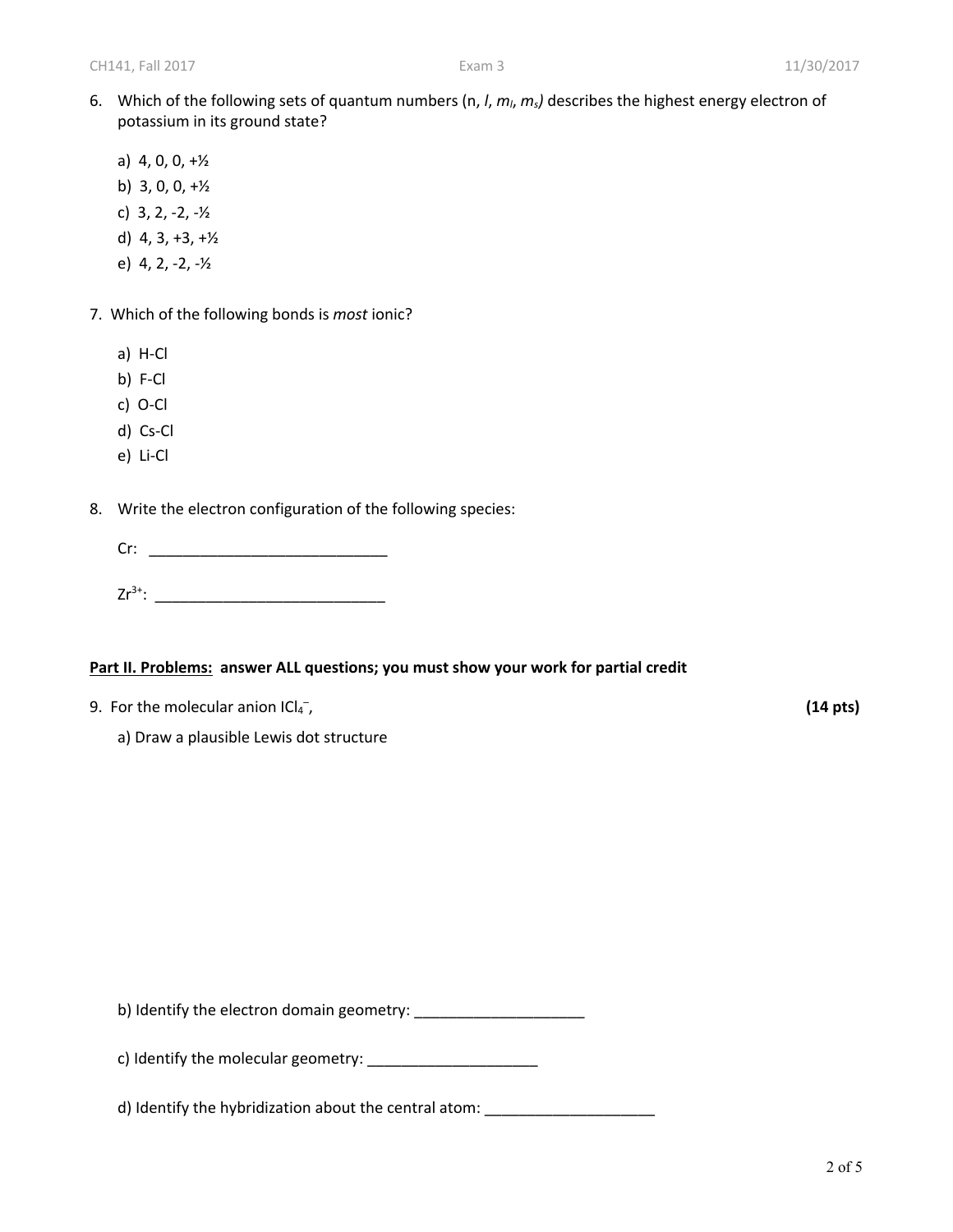- 10. A photon strikes the surface of a block of metal and an electron is ejected. **(14 pts)**
	- a) What is the velocity of this electron if its de Broglie wavelength is  $8.7 \times 10^{-11}$  m?

b) What is the kinetic energy of this photoelectron?

11. What is the bond dissociation enthalpy of an oxygen-to-oxygen double bond if the enthalpy of combustion for one mole of ethane gas  $(C_2H_6)$  is approximately  $-1.911 \times 10^3$  kJ? **(12 pts)** 

Bond Dissociation Energies (kJ/mol)

| $C \equiv 0$ 1072 | $C$ —H 413            |
|-------------------|-----------------------|
| $C = 0$ 799       | $O \rightarrow 0$ 146 |
| $C$ — O 358       | O—H 463               |
| $C$ — $C$ 348     | $H$ $ H$ 436          |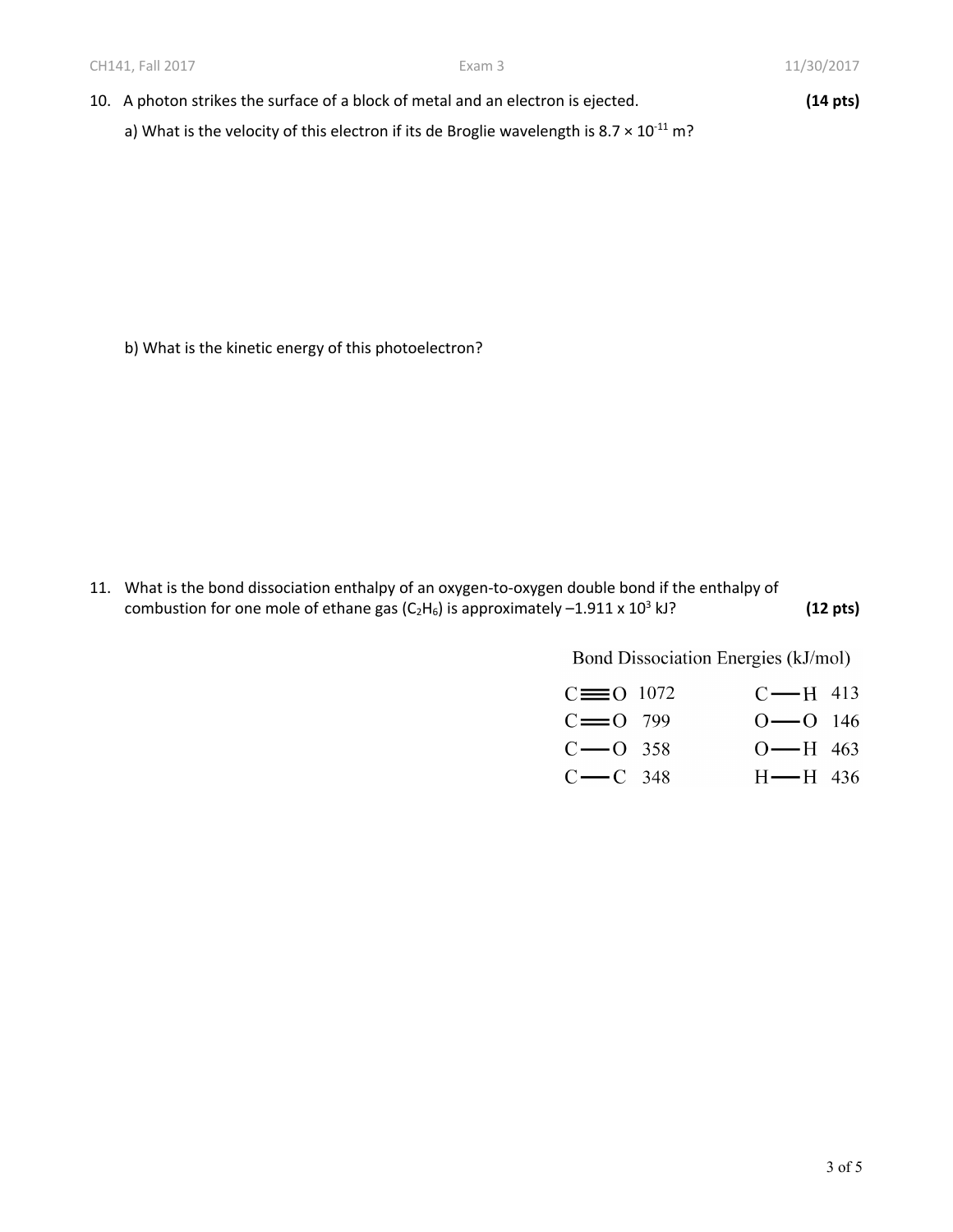12. An electron in monatomic hydrogen atom moves from a 1s orbital to a 3d orbital… **(14 pts)** a) Is this transition more likely to correspond to the absorption or emission of a photon?

b) What is the wavelength of the photon?

c) If this *hydrogen* electron moves from the 3d orbital to a 3p orbital, what is the ∆E?

d) What is the potential energy of the electron when it is no longer associated with the atom?

13. For the nitrate anion  $(NO<sub>3</sub>)$ )... **(14 pts)**

a) Draw the three most likely resonance forms as Lewis dot structures

b) How many 'pi' bonds does each structure have?

c) What is the average bond order for the N-O bonds?

d) How many unhybridized p-orbitals remain on the central atom?